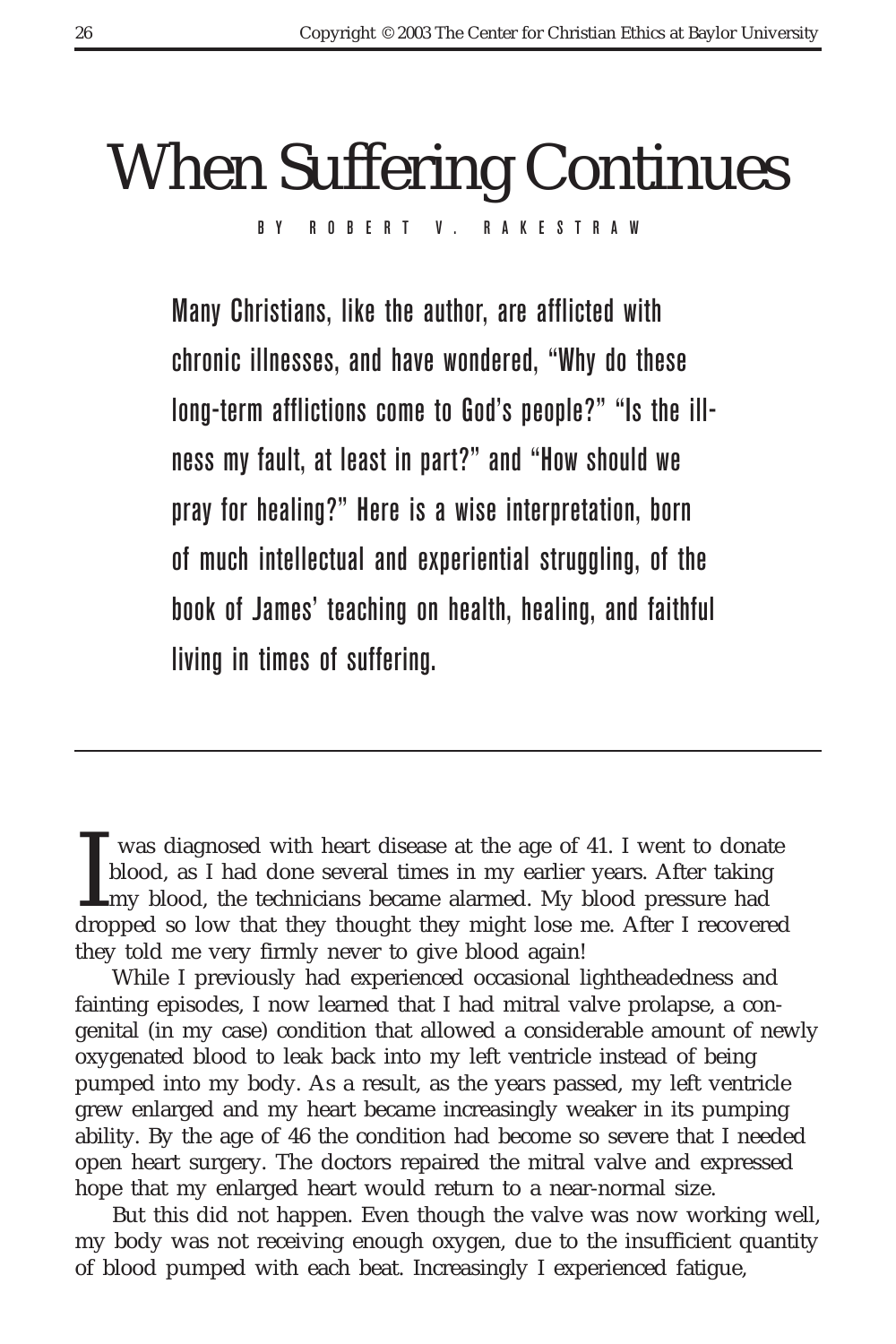lightheadedness, and shortness of breath as I moved through each day. Fatigue was the greatest problem—it seemed that every cell in my body was crying for more oxygen continually. It did not help to lie down or take a nap because my problem was not lack of sleep. Usually I rose from a good night's sleep, or from a nap, every bit as fatigued as when I lay down, and sometimes more fatigued.

I struggled to do my work: to teach theology and ethics classes at Bethel Theological Seminary and to serve my students as best I could. Often I would return to my office after class, shut the door, and just sit at my desk breathing deeply to get sufficient oxygen. I tried to attend to such simple responsibilities as filing my teaching materials, answering phone messages, and handling mail. But on most days I had little strength. The adrenaline and excitement of teaching subject matter that I loved kept me going in the classroom, but the physical and mental fatigue between classes kept me from all but essential tasks. Even these were done by "pushing through" rather than by tackling my work with the ease of earlier years.

 As time passed, my condition worsened. Eventually I was diagnosed with severe heart failure and, at age fifty-four, placed on the heart transplant waiting list. In order to continue the ministry I loved, I cut back my teaching load by 25%, withdrew from most committee responsibilities, discontinued my preaching and other church ministries almost entirely, and ceased most writing projects. I grieved deeply over these losses, and experienced discouragement and confusion daily. I knew, however, that these changes were the best way for me to continue the work God had given me.

## **QUESTIONS CHRISTIANS ASK ABOUT CHRONIC ILLNESS**

Christians are not immune to the bodily ailments that affect the rest of humankind. Many Christians are afflicted with serious illnesses, and some who are reading this article have suffered to a much greater extent than I have. God's people experience chronic physical pain from such causes as cancer, emphysema, back and joint conditions, digestive problems, and severe headaches. There are other chronic illnesses and symptoms that do not involve physical pain as much as they produce other forms of suffering: ringing in the ears, eye diseases, loss of appetite, fatigue, breathing difficulties, mental disorders, emotional weaknesses, Alzheimer's, and the effects of strokes and heart attacks. While there may not be great physical pain, the suffering that accompanies these conditions may be intense and debilitating. It persists day after day and year after year, and this duration itself becomes a major part of the suffering.

I have thought often about the issues of chronic illness, especially from a Christian perspective. Why do these long-term afflictions come to God's people? Is my illness my fault, at least in part? How should we pray for healing? How aggressively should we pursue healing through traditional medicine? What about alternative medicine? How do we live as faithful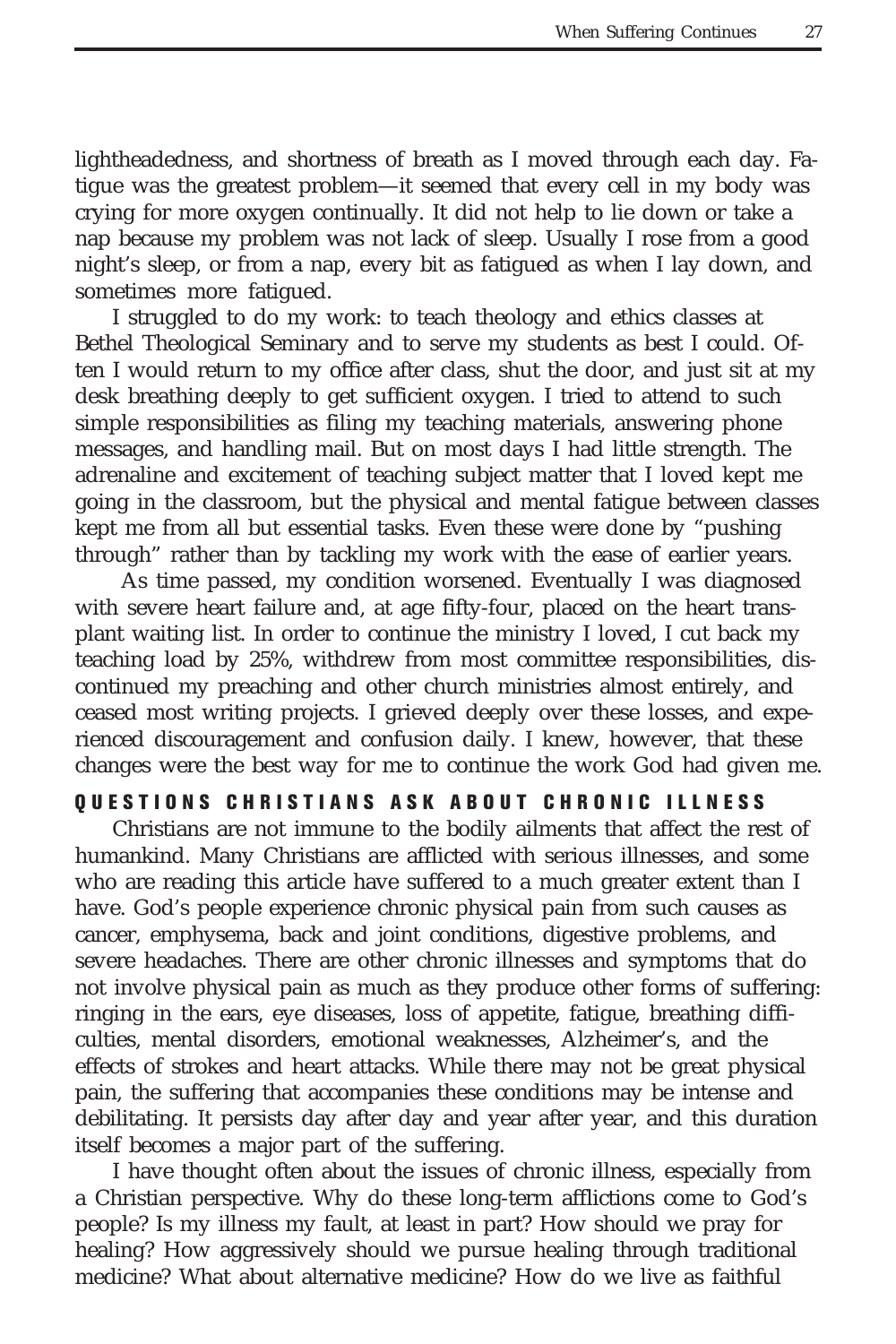Christians when suffering continues and healing does not come? What is God saying to me through these trials, and how might I be a more effective servant of Jesus Christ because of them? Do I really want to be healed? While we cannot address all of these questions, we will look at some biblical materials on the subjects of health, healing, and faithful living in times of suffering.

# **PRAYING FOR HEALING**

God is in favor of good health. We know this. John, the beloved disciple, wrote to those under his care: "Beloved, I pray that all may go well with you and that you may be in good health, just as it is well with your soul" (3 John 2). In the gospels we read "Jesus called the twelve together and gave them power and authority over all demons and to cure diseases" (Luke 9:1). Numerous other Bible texts reveal God's concern for physical as well as spiritual health (for example, Exodus 23:25-26; Psalm 103:2-5). We know, however, that not everyone who loves God and seeks to live a life that is pleasing to God enjoys good health. The apostle Paul explains that this is because "the whole creation has been groaning in labor pains until now," and that we are in "bondage to decay" (Romans 8:21-22). The entrance of sin into this world brought disease and decay to all of us.

God does not abandon us in our misery, but offers help for our physical needs just as he does for our spiritual needs. One of the clearest texts in the New Testament on the subject of healing was written by the brother of our Lord:

Are any among you suffering? They should pray. Are any cheerful? They should sing songs of praise. Are any among you sick? They should call for the elders of the church and have them pray over them, anointing them with oil in the name of the Lord. The prayer of faith will save the sick, and the Lord will raise them up; and anyone who has committed sins will be forgiven. Therefore confess your sins to one another, and pray for one another, so that you may be healed. The prayer of the righteous is powerful and effective.

#### *James 5:13-16*

Many Christians have agonized over this text, regarding both matters of interpretation and matters of application. (Interpretation is what the text meant to the original recipients of the writing, whereas application refers to the way we take that interpretation and put it to use in our present day contexts.) One question coming from the text is whether the oil was medicinal, as it was sometimes used in the first century, or was it symbolic of the Spirit's power to heal? Most commentators favor the latter interpretation, offering the helpful application that such a view does not rule out the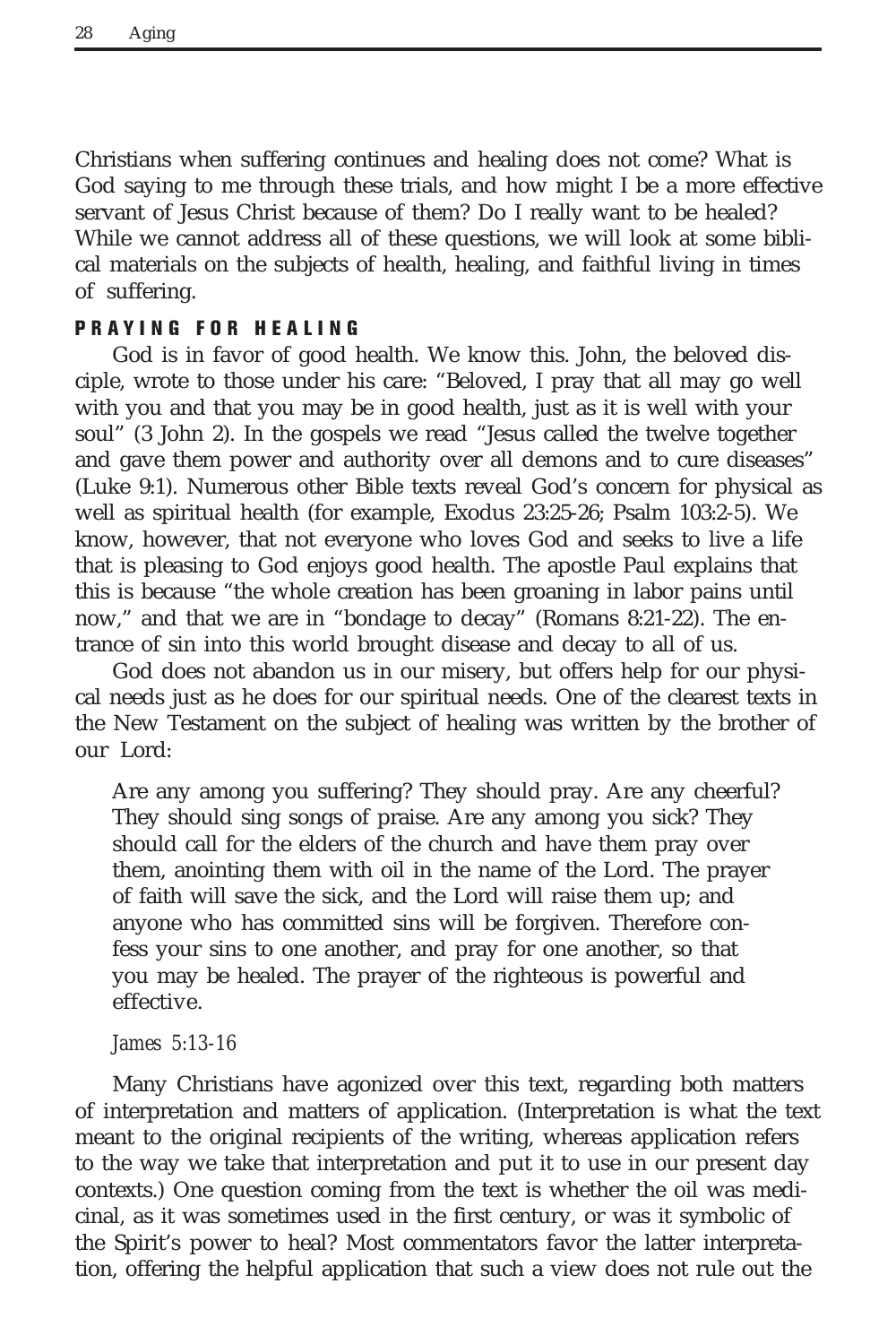use of medical science, nor does it focus on the oil as the primary requirement for healing.

Another question concerns how we are to distinguish between those who are "suffering" (5:13) and those who are "sick" (5:14). The original word for "suffering" is a general term for experiencing affliction or misfortune. But the word for "sick" literally means "without strength." While it may refer to any condition of weakness, in this context it most likely indicates serious illness, because the sufferer is apparently too weak to go to the elders. (We should not apply this text so rigidly, however, that we exclude those who come to church and request prayer there.)

## **THREE VIEWS OF THE "PRAYER OF FAITH"**

The most difficult matter of interpretation and application is the unconditional nature of the promise: "the prayer of faith will save the sick, and the Lord will raise them up" (5:15). This seems to say that if the right kind of prayer is offered, the sick will be healed. Yet we all know this does not happen every time we pray. Even if we study and apply every word and phrase carefully, seeking to follow these instructions reverently and fully, we do not always see healing. How can we continue to believe in the inspi-

ration and authority of God's written word while knowing that this seemingly absolute promise does not always lead to recovery?

The text presents several conditions for healing: the elders of the church should be called to anoint and pray in the name of the Lord; there needs to be the "prayer of faith;" there should be mutual confession of sins; and those praying need to be considered "righteous," not because they live perfectly but because they are "in

"The prayer of faith will save the sick"

(James 5:15), seems to say that if the right kind of prayer is offered, the sick will be healed. Yet we all know that this does not happen every time we pray. How can we continue to believe in the inspiration and authority of God's written word while knowing that this seemingly absolute promise does not always lead to recovery?

Christ"—the righteous One. If we meet these conditions when we pray for the sick, sincerely yielding to God in every way that we know how, we will see remarkable healings at times. Some who are reading this article will testify to this. Others, however, will report that, even after following the biblical conditions, they have not been healed and they have prayed for others who have not been healed.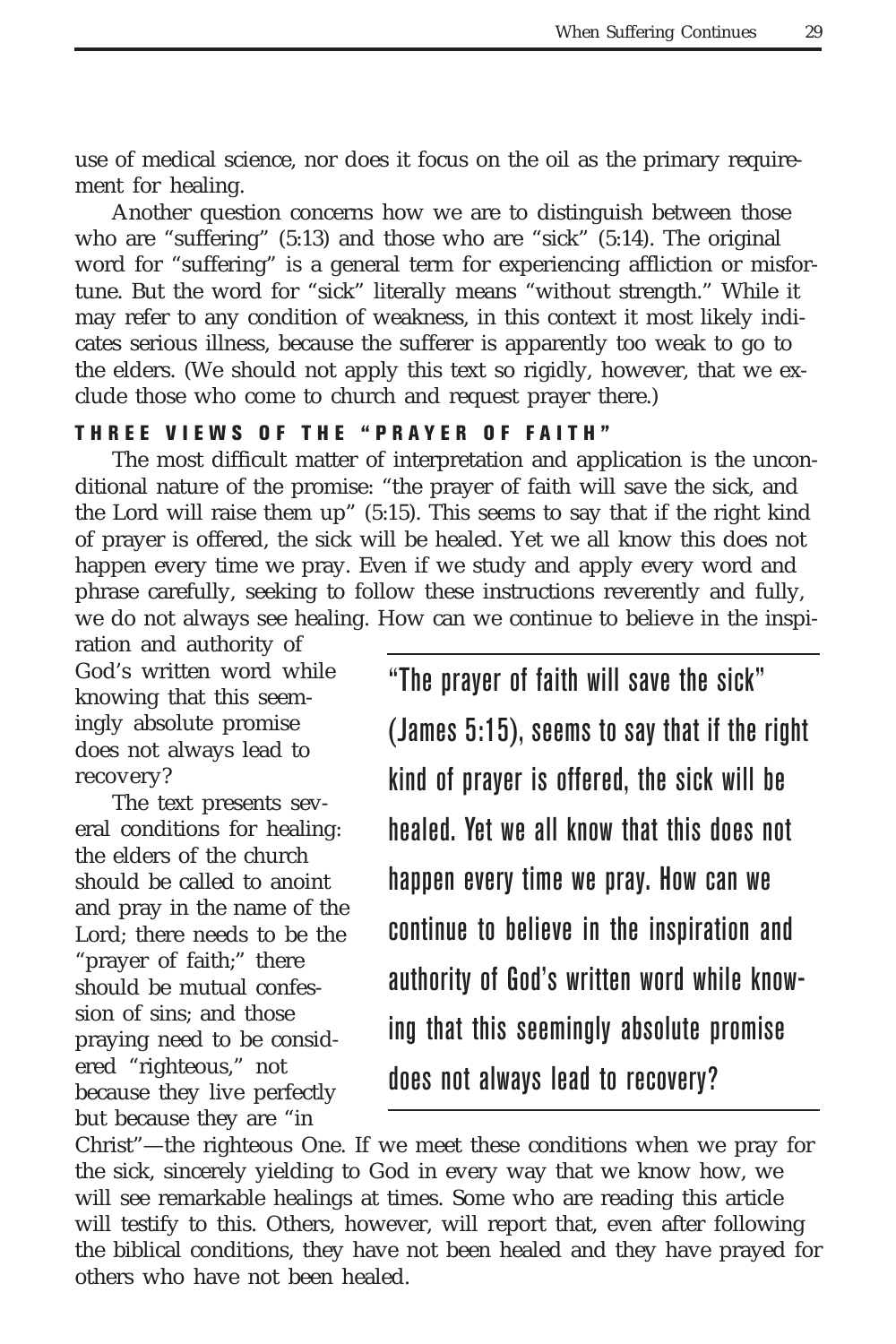The crucial statement seems to be: "the prayer of faith will save the sick." By "save" the context indicates that restoration to good health is intended. But what is "the prayer of faith?" If we can know what this means, surely we will see more healings than we do. While there are many explanations of this phrase, there are three that are among the most common. One view is that the ones asking for God's help—whether the sick person or the elders or both—need to have the right kind of faith. This interpretation places the burden on the individuals involved. The sick person needs to believe "hard enough," without the least doubt, that he or she will be healed. Or the focus is put on the elders: they need to believe "hard enough," with the right quality and quantity of faith. Whether the primary responsibility is on the sick one or the elders, or both, it is up to them to know what the "prayer of faith" is and to offer this prayer properly.

With this understanding, which we may call the "proper faith" view, if the sufferer does not get healed, it is not God but people who failed. This is a commonly-held belief in many "faith-healing" circles, and it creates a huge burden of guilt for those, either sufferers or those who pray for them, who do not see the healing they desire. Sometimes it is said that if we would only return to the more simple and pure faith of the firstcentury Christians, we would see the healings that they experienced.

One problem with this view, however, is that it is difficult to believe that the first-century Christians were that dramatically different in their faith than the Christians of the twenty-first century. Many of us have known of very godly and faithful people who asked for healing prayer yet did not receive it. And many of us know of devout Christian leaders who have prayed for the seriously ill without seeing recovery to good health. Do we really believe that the early Christians were spiritually superior to those today who live for God and seek healing from him? No doubt some people are not healed because they, or those praying for them, are not living in harmony with God's word, or do not believe that God is able to heal. However, "the prayer of faith," whatever it is, cannot be something so elusive and difficult to attain that even the most spiritual Christians today fail often to obtain it when seeking God's healing power. We need to be deeply grateful that God *does* answer our prayers for healing quite often, but we also need to recognize that, at times, the same people pray for healing in similar circumstances, yet see no healing.

Two other views of "the prayer of faith" are more satisfactory, even though each leaves us with some unanswered questions. I waver back and forth between these two explanations as I try to reconcile the seemingly absolute nature of the promise for recovery with the observable fact that many devout prayers for healing are not granted in the way the petitioners desire. The first view is that "the prayer of faith" is sovereignly given by God in those situations of illness that he chooses. In these cases, the elders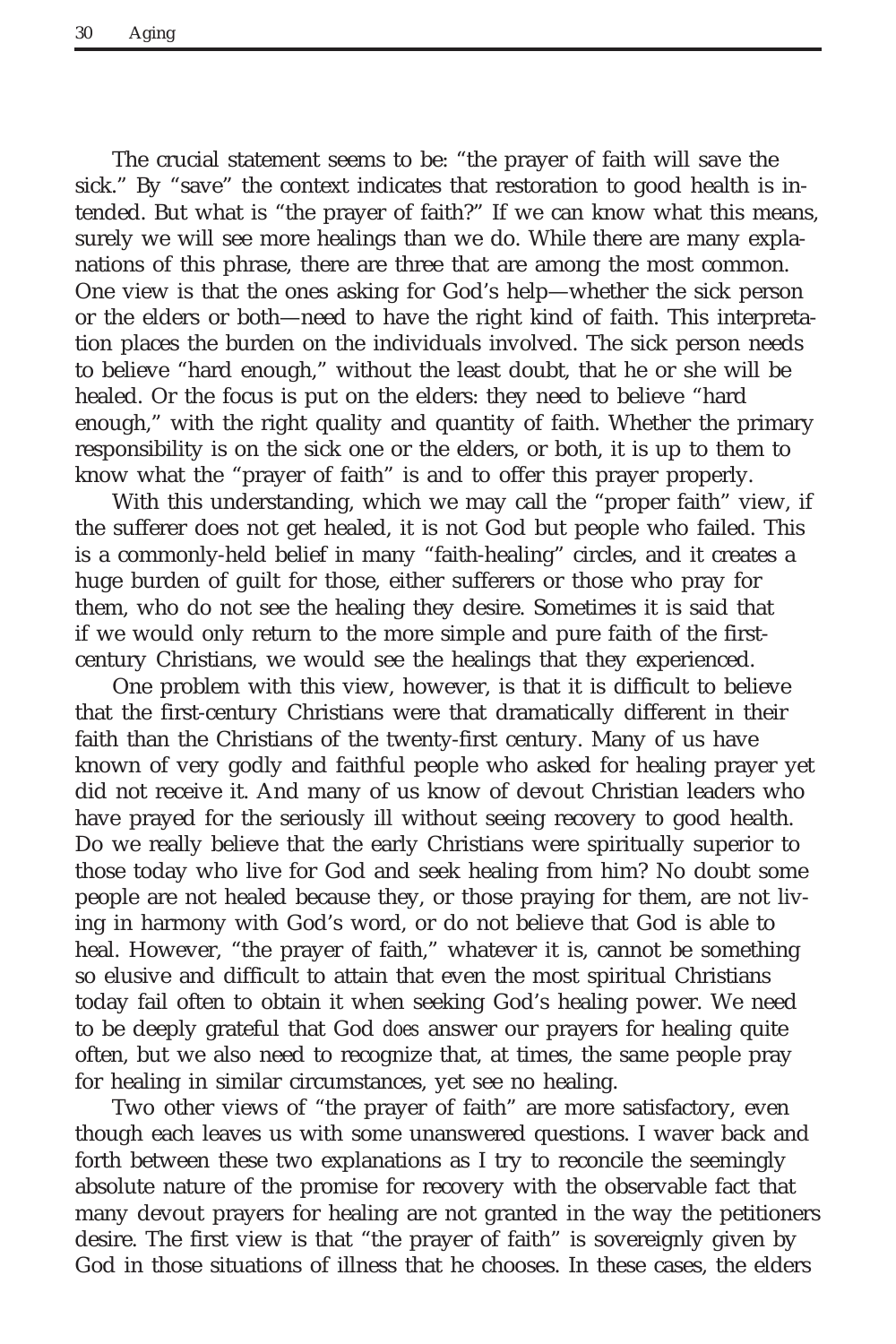receive the gift of faith in order to pray for a specific person or persons at a specific time. Neither the sick nor those praying for the sick did anything particularly different from other times. On this occasion, however, God either gave them the confidence that the sick would be healed, or at least assured them that he would work on their behalf in some special way. However they believe and feel, they pray with faith in God's power to heal, and they see the sick recover. In this view, the seemingly absolute wording of the promise is upheld because "the prayer of faith" always results in healing. When God sovereignly chooses to heal, he gives the faith necessary for those praying. We may call this the "sovereign gift" view.

This explanation accords well with 1 Corinthians 12, where we read that certain spiritual gifts, including faith and healing, are given for the common good by the Spirit, "who allots to each one individually just as the Spirit chooses" (12:11). This view does not put undue stress on the sick or those praying for the sick. It honors God as the healer. But it still leaves us with the question of why the invitation of James 5 is presented in such a wide-open manner, urging the seriously ill person to call the elders for healing and expressing such confidence that the healing will come. The illustration from Elijah that follows our text, giving an example of how fervent prayer actually changed the course of nature's rain patterns (James 5:17-18), seems to reinforce the view that it is our faith and our fervency that will bring about miraculous events in the natural world.

The last position on James 5:13-16 states that, while the promise is seemingly absolute, it is, like all other promises in the Bible, subject to the will of God in each situation. We are instructed to pray with confidence,

while knowing that God's thoughts are not our thoughts, nor are our ways God's ways (Isaiah 55:8). We are to ask for healing, knowing that God is able to do what we ask. However, we are to leave the outcome with our wise and gracious God, who may or may not choose to heal in this

We are to ask for healing, knowing that God is able to do what we ask. However, we are to leave the outcome with our wise and gracious God, who may or may not choose to heal in this or that specific instance.

or that specific instance. We may call this the "will of God" view. Jesus said to his disciples: "If in my name you ask me for anything, I will do it" (John 14:14). Here is another seemingly absolute promise that has, at its foundation, the truth that God alone decides what accords with divine principles and purposes in this world.

Both this view and the previous one emphasize the sovereignty of God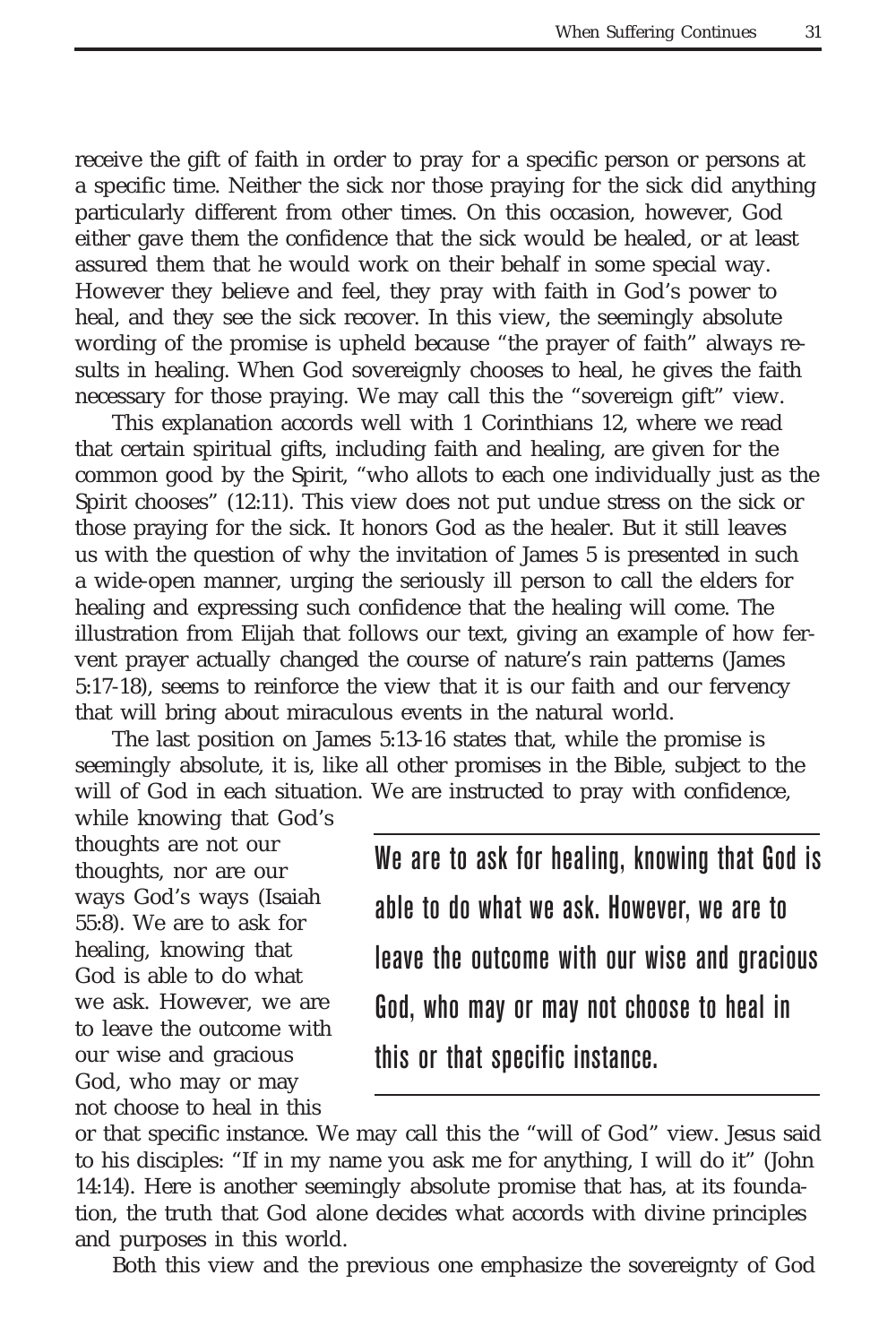in healing. But, whereas the former view says that God gives special faith for healing in specific instances, the latter view holds that those praying are not necessarily aware of any special gift of faith, but simply offer their petitions to God to heal according to his will. The latter view does not consider it a sign of unbelief to add "if it is your will" to prayers for healing.<sup>1</sup>

This "will of God" view is the most common among non-Pentecostal Christians, and even among some Pentecostals. It does not have to imply

After much intellectual and experiential struggling, I tend to favor the explanation that God's promises (as well as God's prophecies) in the Bible are sometimes given in summary form, without the full statement of conditions and factors that may affect their fulfillment. It bothers my Western "logical" mind to affirm this, yet it seems to accord with the realities in God's written word.

an attitude of resignation to sickness, nor does it necessarily connote a "whatever" attitude that shrugs and says, "Well, it doesn't hurt to ask." Properly, understood, this view affirms a disposition of deep trust in God. We come with confidence to the Great Physician, the one who healed the sick in the cities and villages of Galilee and Judea. We take seriously the words in the letter to the Hebrews: "Let us therefore approach the throne of grace with boldness, so

that we may receive mercy and find grace to help in time of need" (4:16). We do not, however, claim to know precisely what God's will is in every situation. We offer our prayers for healing, seeking to follow the full biblical teaching in James 5 and elsewhere, with the confidence that God does all things well, and works all things together for good for those who love God (Romans 8:28).

As true as these statements are in themselves, I must admit that this view still leaves me somewhat troubled by the seemingly absolute wording of the promise in James 5:15: "The prayer of faith will save the sick, and the Lord will raise them up." If the "will of God" view is correct, why doesn't the text say: "The prayer of faith will save the sick *if that is what God knows is best*"? This is why I tend to revert to the former view at times: God sovereignly gives the gift of faith for healing when he pleases. Yet, I wonder how often this "sovereign gift" really is given. One well-known pastor friend of mine, now in his fifties, said that he has never felt that he had been given this gift of faith for healing prayer, yet he holds the "sovereign gift" view. Similarly, I do not believe I have ever been given this gift,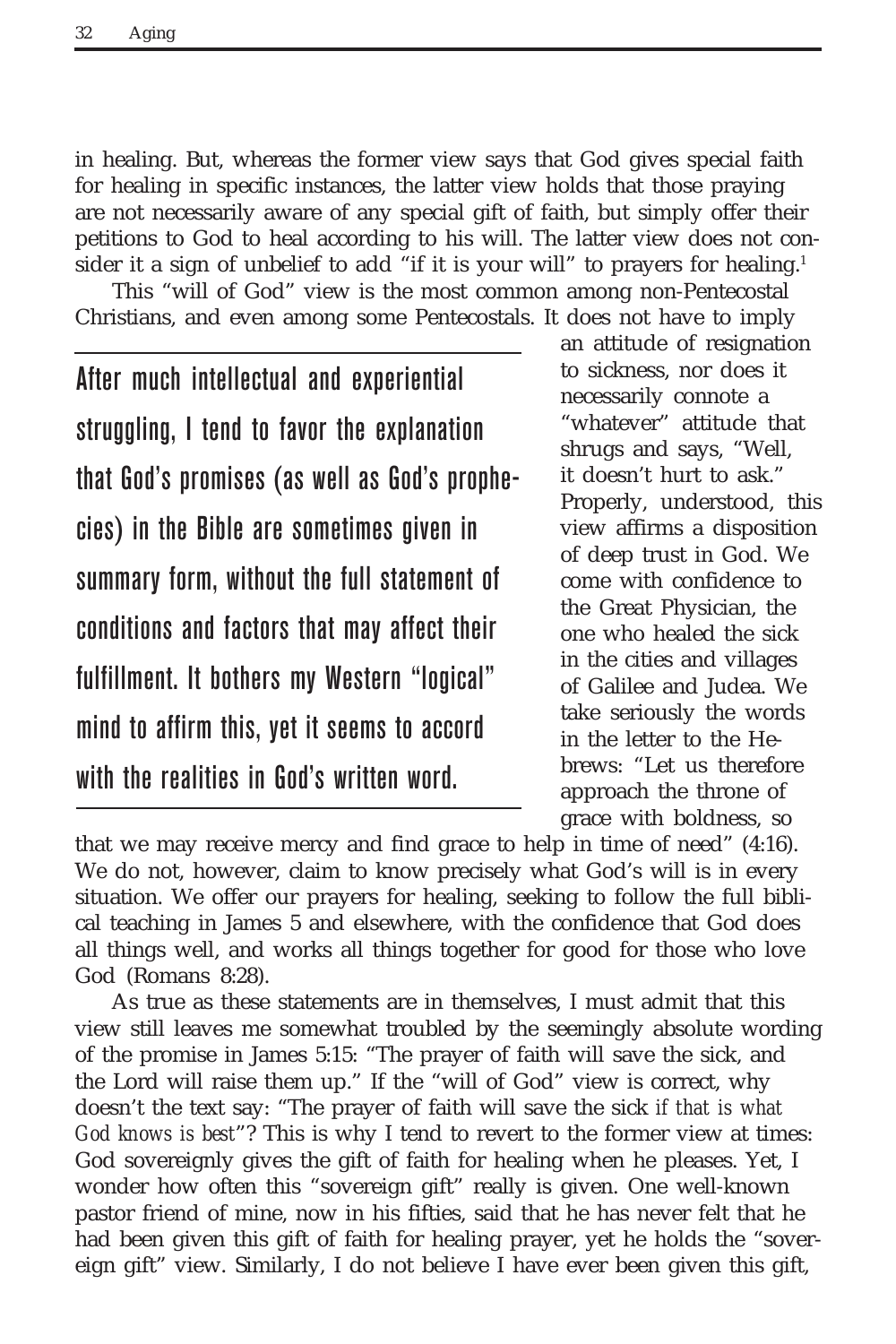although when a beloved young pianist from our church was dying of cancer, I did everything in my power to "believe" that she really would be healed as we anointed and prayed. She died several weeks later.

And so, after much intellectual and experiential struggling, I tend to favor the "will of God" view, accepting the explanation that God's promises (as well as God's prophecies) in the Bible are sometimes given in summary form, without the full statement of conditions and factors that may affect their fulfillment. It bothers my Western "logical" mind to affirm this, yet it seems to accord with the realities in God's written word. We read, for example: "when the ways of people please the Lord, he causes even their enemies to be at peace with them" (Proverbs 16:7). We know from biblical history and from experience, however, that in some cases the relational harmony promised is never attained.

All of God's promises are true, including James 5:14-16, but we cannot claim to understand every aspect of God's divine plan nor every nuance of the biblical texts. I am to go on asking for my own healing, and praying for others to be healed according to James 5 and other relevant scriptures, knowing that God is mighty and gracious, and in favor of good health. Even though I cannot "make myself believe" what I do not know for certain (that I or someone else will surely be healed physically as I pray), I can live and serve each day with total confidence in my gracious and wise everlasting Father.

## **A PERSONAL CONCLUSION**

On this note I am happy to say that my health has improved somewhat in recent years. I am reluctant to write of this, lest I discourage those readers whose condition seems to be worsening. I am also concerned that I do not present my situation in some self-congratulatory manner, as though I figured out the right way to get a measure of healing, which others need to follow to find improvement. Having offered these cautionary remarks, I want to give glory to God for his work on my behalf.

After being placed on the heart transplant waiting list, I became increasingly concerned that such a drastic solution to my problems might not be the best route to follow. Something within my spirit seemed to say that God had another way for me. I continued to follow the doctors' instructions, however, regarding each step of the transplant process. I wore my beeper that would signal the time to go immediately to the hospital. But I also pursued seriously a number of therapeutic measures, most of which I had already been doing to some extent.

Chief among these measures was prayer—my own and the prayers of others. Numerous times I deliberately asked God for healing, seeking forgiveness and cleansing from my sin. Several times I requested the elders (in my own church and in others) to anoint me with oil and pray for my healing. I continued to cultivate a life of joyful intimacy with God, seeking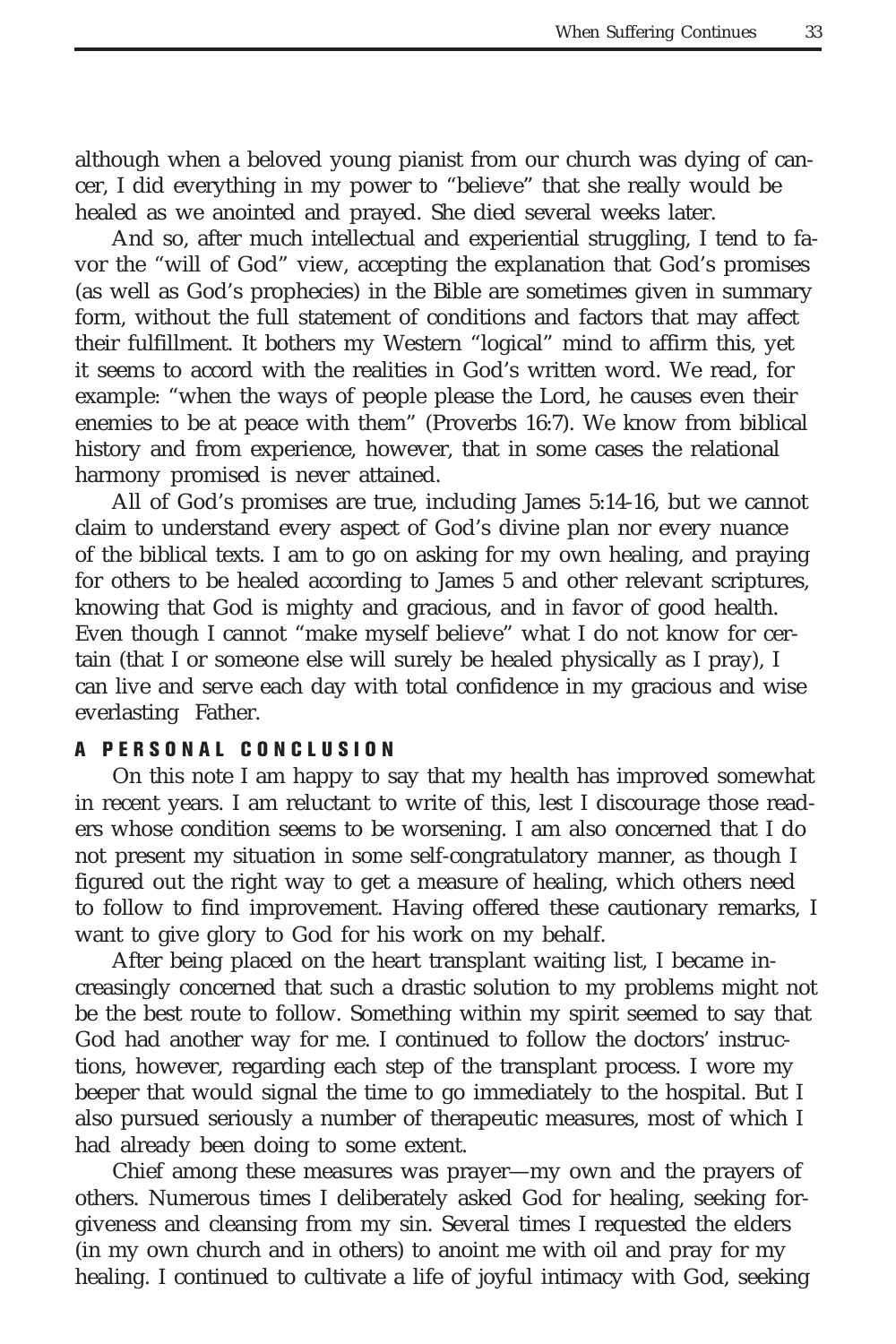to "trust and obey" as I lived each day. Physical exercise (in my case, walking on the treadmill or outside) was also important, as was getting proper sleep. As I had for years, I continued to research the wide world of nutritional supplementation, spending considerable amounts for those products that seemed to provide some relief from my ever present symptoms. I cut back on all essential responsibilities, learned to say "no" even when it hurt,

Even though I still had to live with the symptoms that placed me on the heart transplant list, I celebrated the degree of healing God had given. While I continue to struggle daily with fatigue, light-headedness, and shortness of breath, I rejoice with deep gratitude to God. I live by God's grace, putting one foot in front of the other as I move through each day. avoided unnecessary stress in every way I knew how, sought to enjoy relaxation without feeling guilty, and focused on peaceful relationships with family and friends.

Surprisingly, and to my delight, my cardiologist discontinued most of my medications. (I had frequently wondered if these were part of the solution or part of the problem.) As time progressed, my heart began

to improve. While the heart failure persisted, there was enough of an improvement to have me removed from the transplant list. After nearly two years of wondering when my beeper would go off, I now felt free. Even though I still had to live with the symptoms that placed me on the list, I celebrated the degree of healing God had given. While I continue to struggle daily with fatigue, light-headedness, and shortness of breath, and even though the doctors are concerned about my heart rhythm (I now have a defibrillator-pacemaker implanted), I rejoice with deep gratitude to God. I live by God's grace, putting one foot in front of the other as I move through each day.

Our God is a faithful and merciful God. We can trust him to do what is best for us, whether that means total healing, partial healing, continuing as we have been, further deterioration of our condition, or going home to glory.2 Our Great Physician still stands with arms wide open, gently urging: "Come to me, all you that are weary and are carrying heavy burdens, and I will give you rest" (Matthew 11:28).

### **SUGGESTIONS FOR FURTHER STUDY**

Not only the sick, but also their caregivers, suffer in the context of chronic diseases or debilitating conditions. Two helpful articles on caring for Alzheimer's patients (with